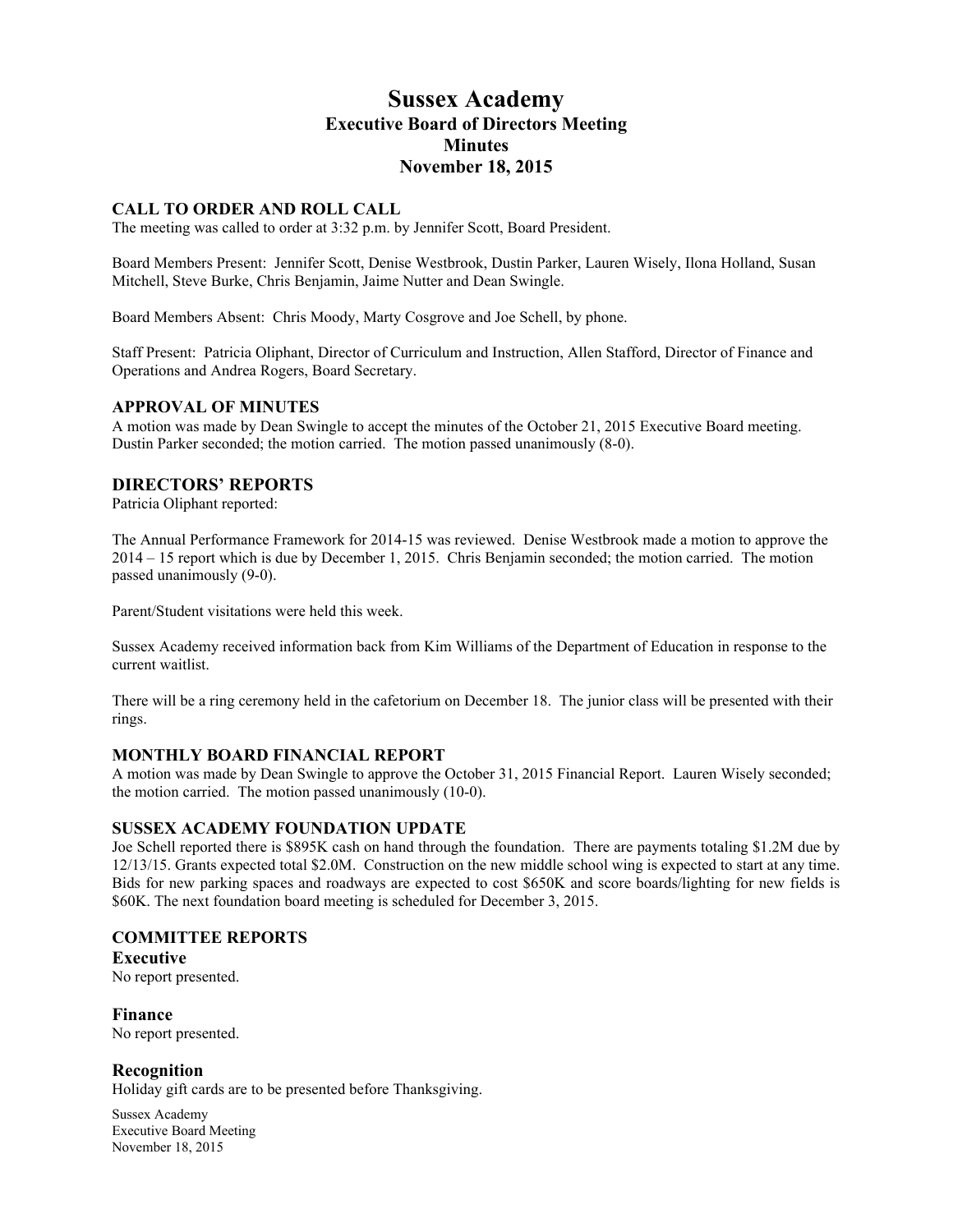## **Public Relations**

Written report presented.

## **Building and Grounds**

Construction fences are around the site of the aquatic center. The construction should be complete in April or May of 2016.

Allen Stafford reported Delmarva Power is tentatively scheduled to change power redirection on Wednesday, November 25 in preparation of the new aquatic center. We are currently waiting for their response. Delmarva Power also requests payment prior to work completion therefore; funds may not transfer from the state in time. Chris Benjamin made a motion to pay Delmarva Power through petty cash if needed, so that work can be completed on that day and not allow for an additional closing date. Funds will then be reimbursed from proper operating revenue account. Ilona Holland accepted the motion. The motion carried unanimously (10-0).

## **Program Development**

Allen Stafford reported the school is looking into hiring someone to help in technology for the 2015-16 school year. The request comes from an additional 100 plus iPads that will be issued.

## **Athletics**

Steve Oscar gave an update on sports.

## **Legislative**

Jaime Nutter reported the General Assembly will be out until January 12, 2016.

## **Policy**

Policy 502 will be tabled until the January 20, 2016 board meeting.

Denise Westbrook made a motion to accept Policy 514 on an interim basis as written. More discussion will held at a later date. Lauren Wisely seconded; the motion carried. The motion passed unanimously (8-2).

## **Library**

Ilona Holland gave an update on the library.

## **OLD BUSINESS**

Denise Westbrook made a motion to "retroactively grant the Board President the authority to execute documents related to student 2014-15; relevant to a motion that carried unanimously on February 18, 2015." Susan Mitchell seconded; the motion carried. The motion passed unanimously (10-0).

## **NEW BUSINESS**

Denise Westbrook made a motion to "retroactively amend Board Policy 202, granting the Board President the power to execute contracts and legal documents, as requested by the Administration." Lauren Wisely seconded; the motion carried. The motion passed unanimously (10-0).

## **PUBLIC COMMENTS**

There were no public comments.

## **EXECUTIVE SESSION**

A motion was made to enter Executive Session for the purpose of a legal matter at 6:02 by Jennifer Scott. Susan Mitchell seconded; the motion carried. The motion passed unanimously (10-0).

A motion was made to come out of Executive Session at 6:10 by Jennifer Scott. Ilona Holland seconded; the motion carried. The motion passed unanimously (10-0).

Sussex Academy Executive Board Meeting November 18, 2015